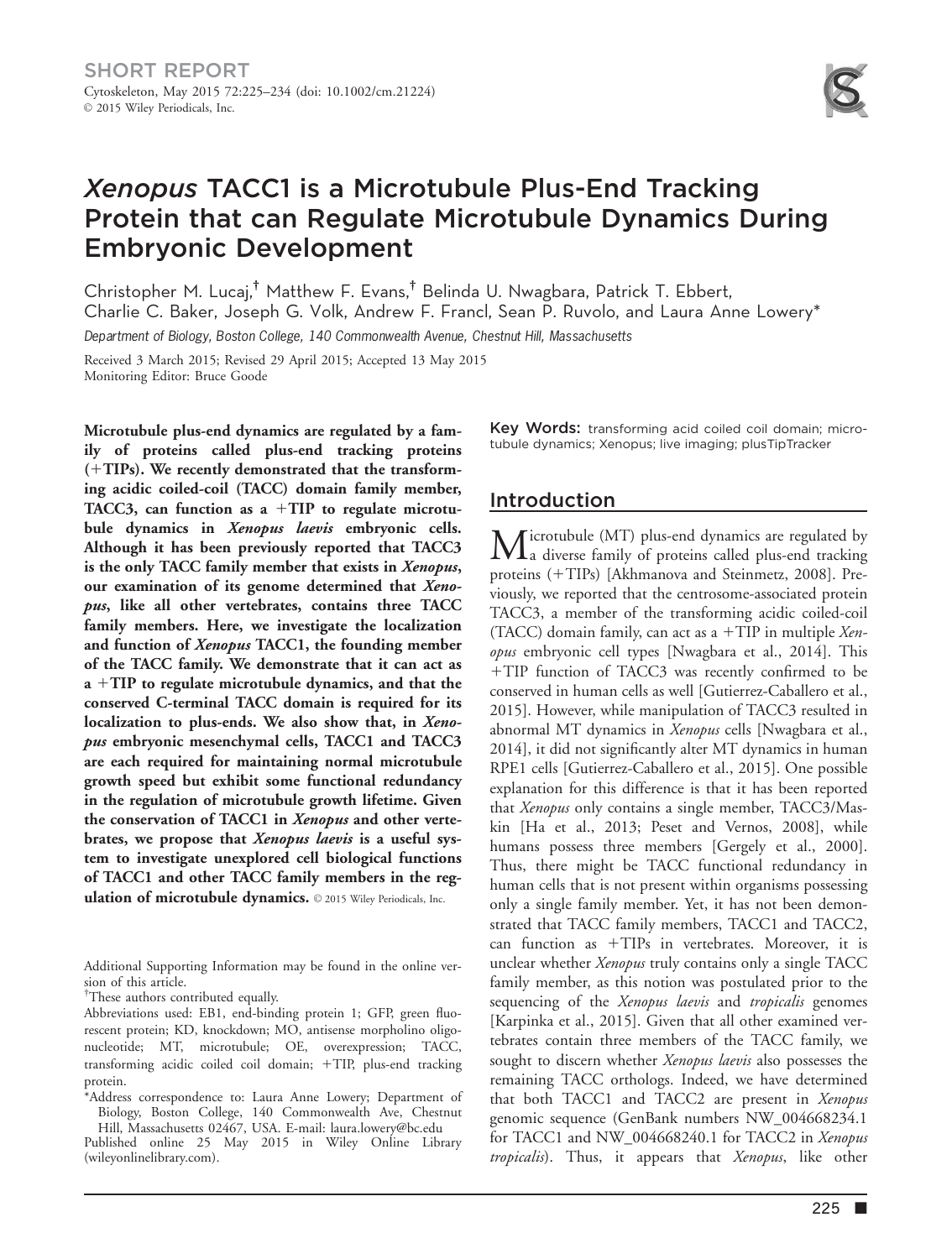vertebrates, possess all three members of the TACC family. Here, we focus on further investigation of Xenopus laevis TACC1, which we cloned from a cDNA library of stage 22 Xenopus laevis embryos.

TACC1, the founding member of the TACC family, was first cloned from human breast carcinoma tissue as a potential gene that promotes tumorigenicity [Still et al., 1999]. In mammals, TACC1 appears to be more widelyexpressed than TACC3, with TACC1 showing almost ubiquitous expression in adult murine and human tissues [Sadek et al., 2003; Still et al., 1999]. However, TACC1 is also spatiotemporally regulated during murine development [Lauffart et al., 2006; Still et al., 1999]. Further characterization of the human TACC family proteins by immunostaining demonstrated that all three family members interact with MTs and specifically concentrate at centrosomes and mitotic spindles [Gergely et al., 2000]. TACC3 has been the most heavily studied of the TACC family members, but a number of reports in the last decade have also begun to unravel some aspects of TACC1 functionality. For example, TACC1 is similar to TACC3 in that it interacts with the C-terminus of the MT polymerase, ch-TOG [Booth et al., 2011; Lauffart et al., 2002]. This begs the question of whether TACC1 localizes to the MT plus-end, as do both TACC3 and ch-TOG/ XMAP215.

In this study, we began to explore the function of Xenopus laevis TACC1. We sought to determine whether TACC1 could function as a  $+TIP$ , and whether it can have an effect on modulating MT plus-end dynamics. Here, we demonstrate that TACC1 is expressed throughout Xenopus laevis embryonic development. Moreover, we discover that TACC1 can track MT plus-ends in vertebrate embryonic cells, and we show that the conserved C-terminal TACC domain is both necessary and sufficient for MT plus-end localization. We also demonstrate that TACC1 can positively modulate MT dynamics by increasing average MT growth track velocity, as well as average MT growth track length, in a similar manner to that of TACC3. While knockdown of either TACC1 or TACC3 results in the same microtubule growth velocity defect, with no effect on growth lifetime, we find that combined knockdown of both +TIPs reveals a reduction in microtubule growth lifetime. Thus, we have identified new functions for TACC1 in the regulation of MT dynamics, in concert with TACC3.

### Results and Discussion

### Xenopus Laevis TACC1 is Orthologous to Other TACC1 Proteins

In order to examine and characterize Xenopus laevis TACC1, we first cloned the TACC1 cDNA from stage 22 embryos, after designing primers based on the annotated Xenopus laevis genome (see "Methods" for details on primer sequence design). Examination of the cloned Xenopus laevis TACC1 sequence in comparison to human and mouse shows that there is moderate conservation between the species (50% identity of Xenopus laevis TACC1 to the long TACC1 isoforms of both mammals) (Fig. S1A in Supporting Information). We noted that the C-terminal domain was particularly well-conserved, with 80% identity among the three species. This domain, called the TACC domain (which contains two coiled-coil domains), is known to be well-conserved throughout the TACC family [Gergely et al., 2000; Peset and Vernos, 2008]. We also observed that while Xenopus laevis TACC1 and TACC3 are only 35% identical, the TACC domains are 53% identical and 71% similar between these family members (Fig. S1B in Supporting Information). We further confirmed that this Xenopus gene is the correct TACC1 ortholog, based on reciprocal BLAST hits with TACC1 from other species, as well as conservation of gene synteny comparing Xenopus laevis and human (not shown). Given the conservation between TACC1 in Xenopus and other vertebrates, we propose that Xenopus laevis is a useful system to investigate the unexplored cell biological functions of TACC1.

### TACC1 is Expressed in Multiple Tissue Types During Embryonic Development

In the murine system, comparison of TACC1 and TACC3 expression levels have shown that TACC1 is regulated in a dynamic manner during embryogenesis, with ubiquitous expression of at least one TACC1 isoform [Lauffart et al., 2002]. Moreover, TACC3 is highly upregulated in specific tissues during development, while TACC1 levels are more widespread [Sadek et al., 2003]. We sought to examine whether Xenopus TACC1 was spatiotemporally regulated during embryonic development, in comparison to TACC3. RT-PCR of Xenopus laevis cDNA libraries from various developmental time points and tissues showed that TACC1 was expressed at all examined embryonic stages, in neural, epidermal, and mesoendodermal tissues (Fig. S1C in Supporting Information). We observed that TACC1 and TACC3 have the highest expression in early stage embryos, whereas levels decline throughout development. Note that the particularly high expression of TACC3 may reflect the prominent mitotic role for this protein [Gergely et al., 2000; Kinoshita et al., 2005; Yao et al., 2007], but its constant presence in later stages would indicate an additional continued role throughout embryonic development. TACC1 appears to be expressed similarly to TACC3, although its expression is not as strong in the early embryo. Both TACC1 and TACC3 are expressed in neural, epidermal, and mesoendodermal tissues in the stage 22 neurula embryo (Fig. S1C in Supporting Information). Thus,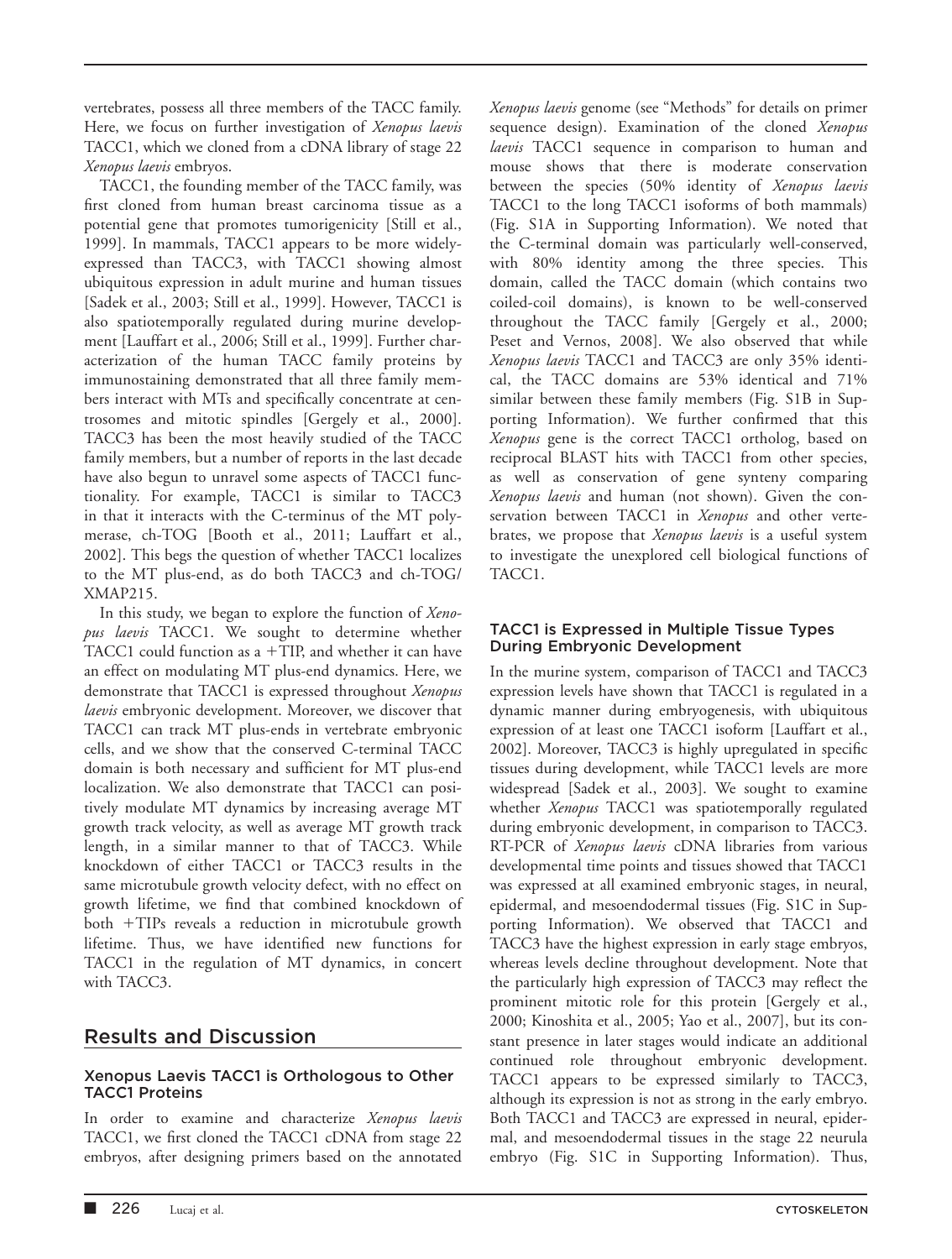

Fig. 1. TACC1 can act as a plus-end tracking protein in embryonic cells. Expression of mKate2-tubulin (A), GFP-TACC1 (B), and merge (C) in cultured mesenchymal cells derived from embryonic neural tube; see also Movies S1 in Supporting Information. (D) Magnified time-lapse montages of the boxed region in panel C. The time interval between frames is 2.9 s. (E) Fluorescence intensity profile of GFP-TACC1. Signals from 20 individual MTs were quantified by intensity line scans to present the relative fluorescence intensity profiles, with the plus-end of the MT toward the right. Expression of mKate2-EB1 (F), GFP-TACC1 (G), and merge (H) in cultured embryonic mesenchymal cells; see also Movie S3 in Supporting Information. (I) Magnified time-lapse montage of the boxed region in panel H. The time interval between frames is 2.7 s. For this panel, the green channel has been translated to the left by 0.27 mm to account for the different acquisition times of the red and green channels (the velocity of the plus-end was consistently moving at 0.27  $\mu$ m/s in this time series, and the green channel was imaged 1 s after the red channel). This allows for a more accurate visualization of colocalization between the two 1TIPs. This demonstrates that, even after correcting for the time displacement, GFP-TACC1 overlaps with and is distal to mKate2-EB1. (J) Fluorescence intensity profiles of GFP-TACC1 and mKate2-EB1. Signals from 18 MTs were quantified by intensity line scans to present the relative fluorescence intensity profiles, with the plus-end of the MT toward the right. For each measurement, the green channel has been translated to the left (approximately 0.2  $\mu$ m) based on each individual MTs velocity, to account for the time displacement between channels. After the correction, the highest peak intensity of GFP-TACC1 is  $\sim$ 0.4 µm distal to the peak of mKate2-EB1. Expression of mKate2-TACC3 (K), GFP-TACC1 (L), and merge (M) in cultured embryonic mesenchymal cells; see also Movie S4 in Supporting Information. (N) Magnified time-lapse montage of the boxed region in panel M. The time interval between frames is 3.9 s. For this panel, the green channel has been translated to the left by 0.25 lm to account for the different acquisition times of the red and green channels (the velocity of the plus-end was consistently moving at 0.21  $\mu$ m/s in this time series, and the green channel was imaged 1.2 s after the red channel). (O) Fluorescence intensity profiles of GFP-TACC1 and mKate2-TACC3. Signals from 12 MTs were quantified by intensity line scans to present the relative fluorescence intensity profiles, with the plus-end of the MT toward the right. For each measurement, the green channel has been translated to the left (approximately  $0.1 \mu m$ ) based on each individual MTs velocity, to account for the time displacement between channels. While mKate2-TACC3 and GFP-TACC1 mostly overlap, the peak of mKate2-TACC3 is just slightly distal to GFP-TACC1. Also, we found that GFP-TACC1 comets were consistently longer when mKate2-TACC3 was expressed. Note that mKate2- TACC3 is less effective at tracking MT plus-ends than GFP-TACC3 [observed in Nwagbara et al., 2014]. One reason for this is that the presence of the mKate2 tag leads to more efficient cleavage of the C-terminal TACC domain (not shown), which is required for MT plus-end tracking. Moreover, note that in images K–M, yolk granules are strongly autofluorescing. Bar 5 µM.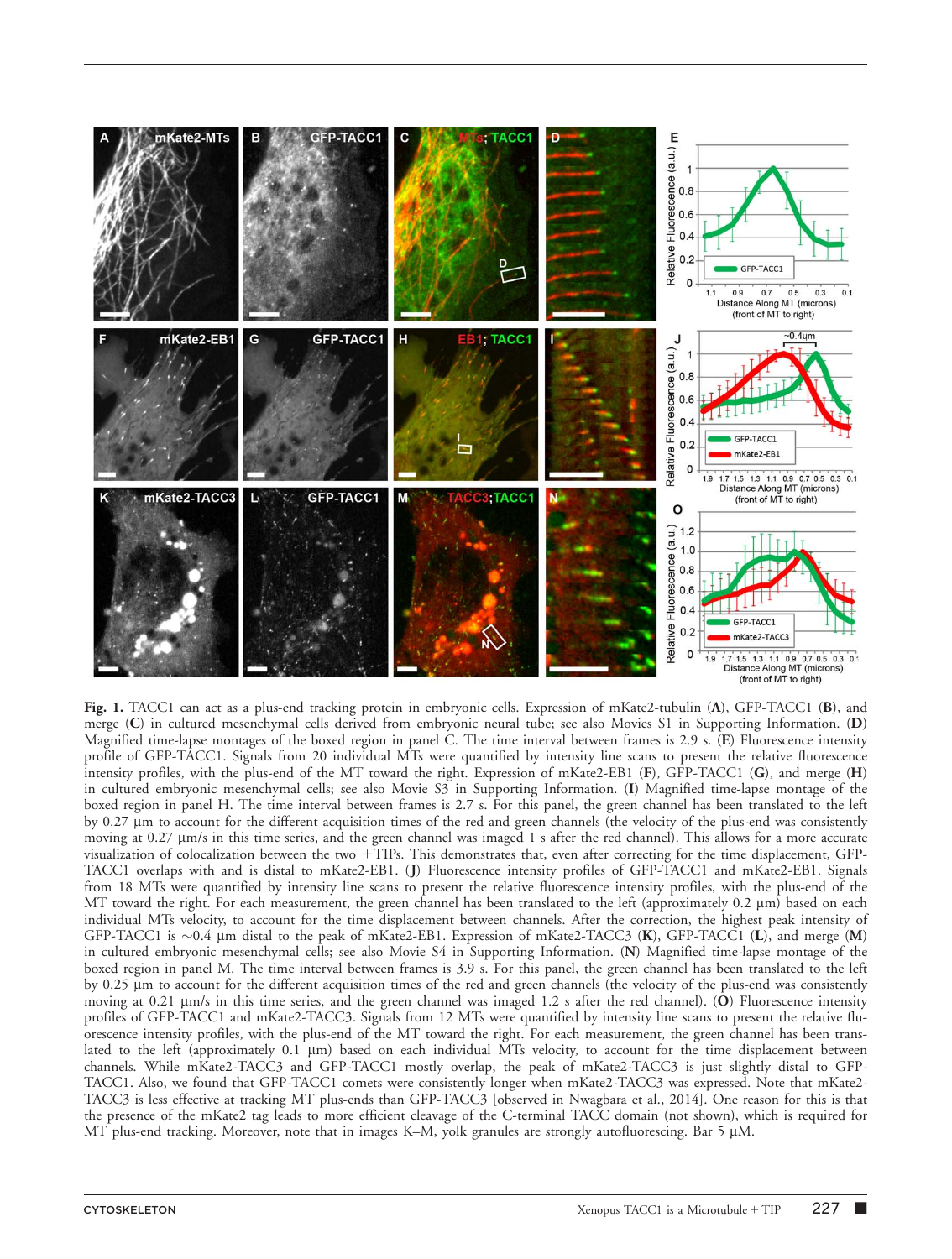

Fig. 2. The C-terminal TACC domain is necessary and sufficient for MT plus-end tracking. (A) Schematic representation of GFP-tagged TACC1 protein and deletion constructs. The amino acid residue numbers refer to those listed in Fig S1A in Supporting Information. (B) Western blot of embryonic lysates following expression of constructs, blotted for GFP. This blot is intentionally overexposed in order to reveal the smaller band in the full-length construct lane. Expression of mKate2-EB1 (to identify MT plus-ends; C, H), GFP-tagged TACC1 constructs (D, I), and merged images of both channels (E, J). Plus-end accumulation is apparent in I (with GFP-CtermTACC1) but not in D (with GFP-NtermTACC1); see also Movies S5 and S6 in Supporting Information. (F, K) Magnified time-lapse montages of a representative EB1 comet from cell in (E, J) confirms that CtermTACC1 localizes to growing MT plus-ends, while NtermTACC1 does not. Arrowhead in (K) points to MT lattice binding. The time interval between frames in panel F is 3.3 s and panel K is 2.1 s. (G, L) Fluorescence intensity profiles of GFP-TACC1 constructs and mKate2-EB1. For each plot, signals from 10 MTs were quantified by intensity line scans to present the relative fluorescence intensity profiles, with the plus-end of the MT toward the right. For K, the green channel has been translated to the left (approximately 0.1 µm) based on each individual MTs velocity, to account for the time displacement between channels. GFP-Cterm TACC1 comets were consistently longer than full-length GFP-TACC1 (compare Figs. 2L to 1J). Bar 5 µM.

TACC1 may function in multiple tissue types throughout development.

#### TACC1 can act as a Plus-End Tracking Protein in Embryonic Cells

We previously demonstrated that the C-terminal domain of TACC3 is required for MT plus-end tracking in Xenopus [Nwagbara et al., 2014]. Since this domain is well-conserved between TACC1 and TACC3 (Fig. S1B in Supporting Information), we questioned whether TACC1 might also behave as a  $+$ TIP. Thus, we examined the subcellular dynamics of GFP-tagged TACC1 in cultured embryonic Xenopus cells. GFP-TACC1 localized to the growing plusends of MTs in mesenchymal cells derived from the neural tube (Figs. 1A–1E, Movie S1 in Supporting Information).

This localization was in addition to its expected presence at the centrosome [Fig. S2 and Movie S2 in Supporting Information; Gergely et al., 2000]. Co-localization analysis of GFP-TACC1 with mKate2-tagged end-binding protein 1 (EB1), which binds all growing MT plus-ends [Stepanova et al., 2003], showed that TACC1 partially overlaps with, but is distal to, EB1 (Figs. 1F–1J and Movie S3 in Supporting Information). Co-localization analysis of GFP-TACC1 with mKate2-TACC3 showed that they mostly overlap; however, at many time points, mKate2-TACC3 appears to be just distal to GFP-TACC1 localization along the plus-end (Figs. 1K–1O and Movie S4 in Supporting Information). Note that while the channels were imaged sequentially, we corrected for the acquisition difference (for Figs. 1N and 1O) by translating the green channel based on measured plus-end velocity (see Fig. 1 legend for details). However,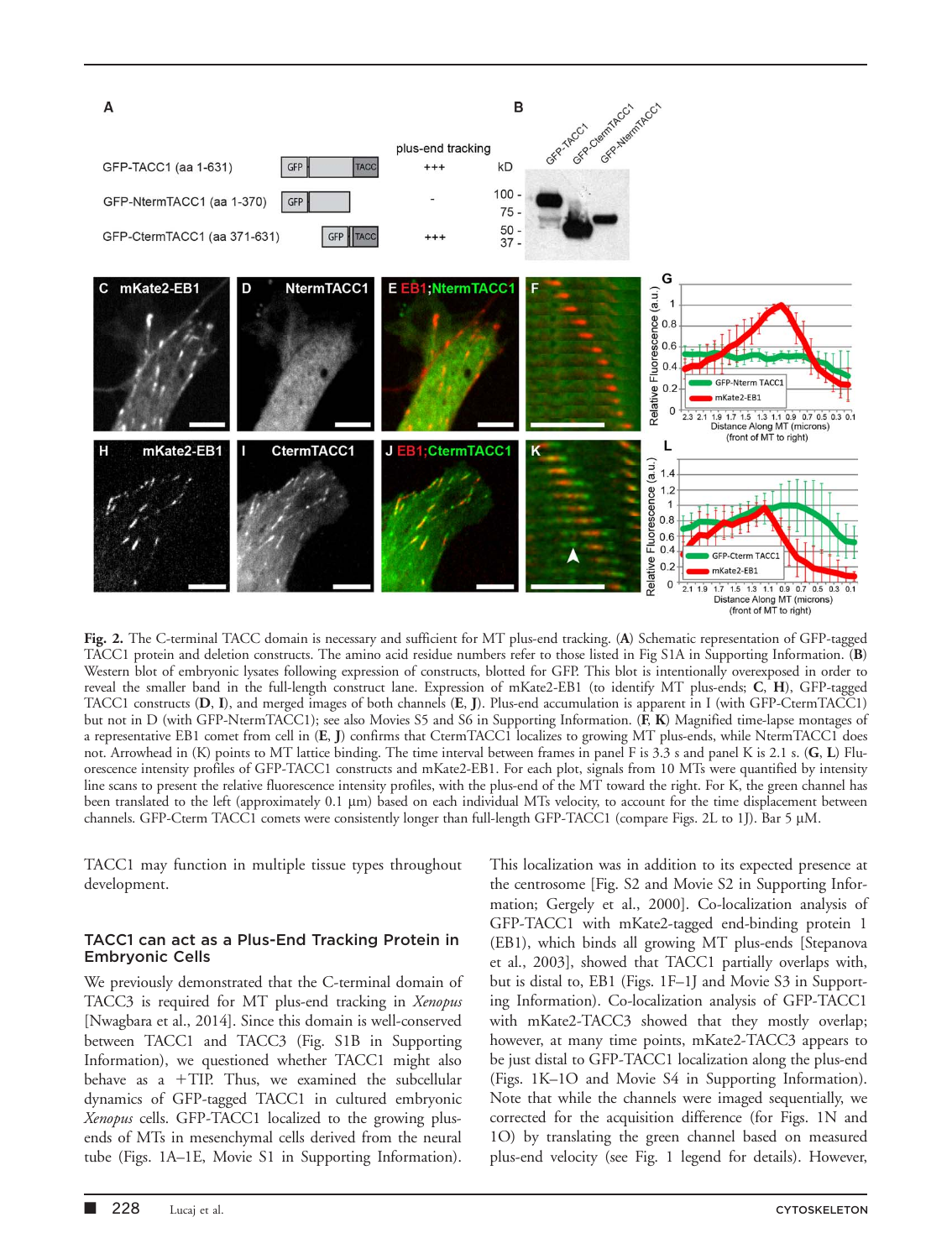

Fig. 3. TACC1 overexpression (OE) increases MT growth velocities. Quantification of MT growth track parameters after TACC1 and TACC3 overexpression in cultured embryonic mesenchymal cells derived from neural tube. TACC proteins are expressed approximately twice as much as in controls. mKate2-EB1 localizes to the ends of growing MTs and is thus a marker for MT polymerization. Automated tracking of mKate2-EB1 comets is used to calculate MT growth track velocity (A), MT growth track lifetime (B), and MT growth track length (C). Mean values for all the experiments combined (three were performed in total): MT growth velocity, control, 8.5 μm/min, TACC1 OE 10.1 μm/min, TACC3 OE 9.84 μm/min, double OE 10.1 μm/min; MT growth lifetime, control, 12.1 s, TACC1 OE 12.3 s, TACC3 OE 12.3 s, double OE 12.5 s; MT growth length, control, 1.8 mm, TACC1 OE 2.1 mm, TACC3 OE 2.1 mm, double OE 2.2 mm. Control data are the means of 26 cells, representing a total of 4292 analyzed MT growth tracks; TACC1 OE are from 35 cells and 7606 analyzed MT growth tracks; TACC3 OE are from 38 cells and 9138 MT growth analyzed tracks; double OE are from 30 cells and 7214 MT growth analyzed tracks. (D–F) Quantification of MT parameters after overexpression of TACC1 deletion constructs. Mean values: MT growth velocity, control, 7.7 mm/min, C-term TACC1 8.1 mm/min, N-term TACC1 8.2 mm/min; MT growth lifetime, control, 12.7 s, C-term TACC1 12.3 s, N-term TACC1 12.8 s; MT growth length, control, 1.7 mm, C-term TACC1 1.7 mm, N-term TACC1 1.8 mm. Control data are the means of 40 cells (from 5 individual experiments), representing a total of 9425 analyzed MT growth tracks; C-term TACC1 data are from 33 cells and 6960 analyzed MT growth tracks; N-term TACC1 data are from 46 cells and 9701 analyzed MT growth tracks. Box-and-whisker plots indicate the mean (diamond), median, extrema, and quartiles. An unpaired  $t$  test was performed to assess significance of overexpression conditions compared to control. \*\* $P < 0.01$ , \* $P < 0.05$ ; n.s., not significant.

even when we imaged the red channel prior to the green channel, GFP-TACC1 signal was still proximal to the peak of mKate2-TACC3 (not shown). This further supports the finding that GFP-TACC1 overlaps with but is slightly proximal to mKate2-TACC3 on the MT plus-end (Fig. 1O). Note that the peak of GFP-TACC1 is approximately 0.4 microns distal to mKate2-EB1 (Fig. 1J) and approximately 0.1 μm proximal to mKate2-TACC3 (Fig. 1O). While these are imprecise measurements based on experimental limitations, it is notable that they are consistent with the previous measurement of 0.5 µm between mKate2-EB1 and GFP-TACC3 [Nwagbara et al., 2014]. Additionally, we observed that the GFP-TACC1 plus-end accumulations were considerably lengthened upon overexpression of mKate2-TACC3 (Fig. 1O, compare green peak in 1J and 1O), compared to the punctate-like accumulations when expressing GFP-TACC1 alone (compare green localization in Figs. 1I and 1N). Thus, this data confirm that TACC1, like TACC3, can act as a  $+TIP$  during embryonic development, that TACC1 appears to be slightly proximal to TACC3 on the MT plusend, and that there may be an interaction between TACC1 and TACC3 that impacts TACC1 localization to the MT plus-end.

#### The C-Terminal TACC Domain is Necessary and Sufficient for MT Plus-End Tracking

To further examine the mechanism by which TACC1 tracks the MT plus-end, we constructed two structural domain mutants of TACC1 (Figs. 2A and 2B). An N-terminal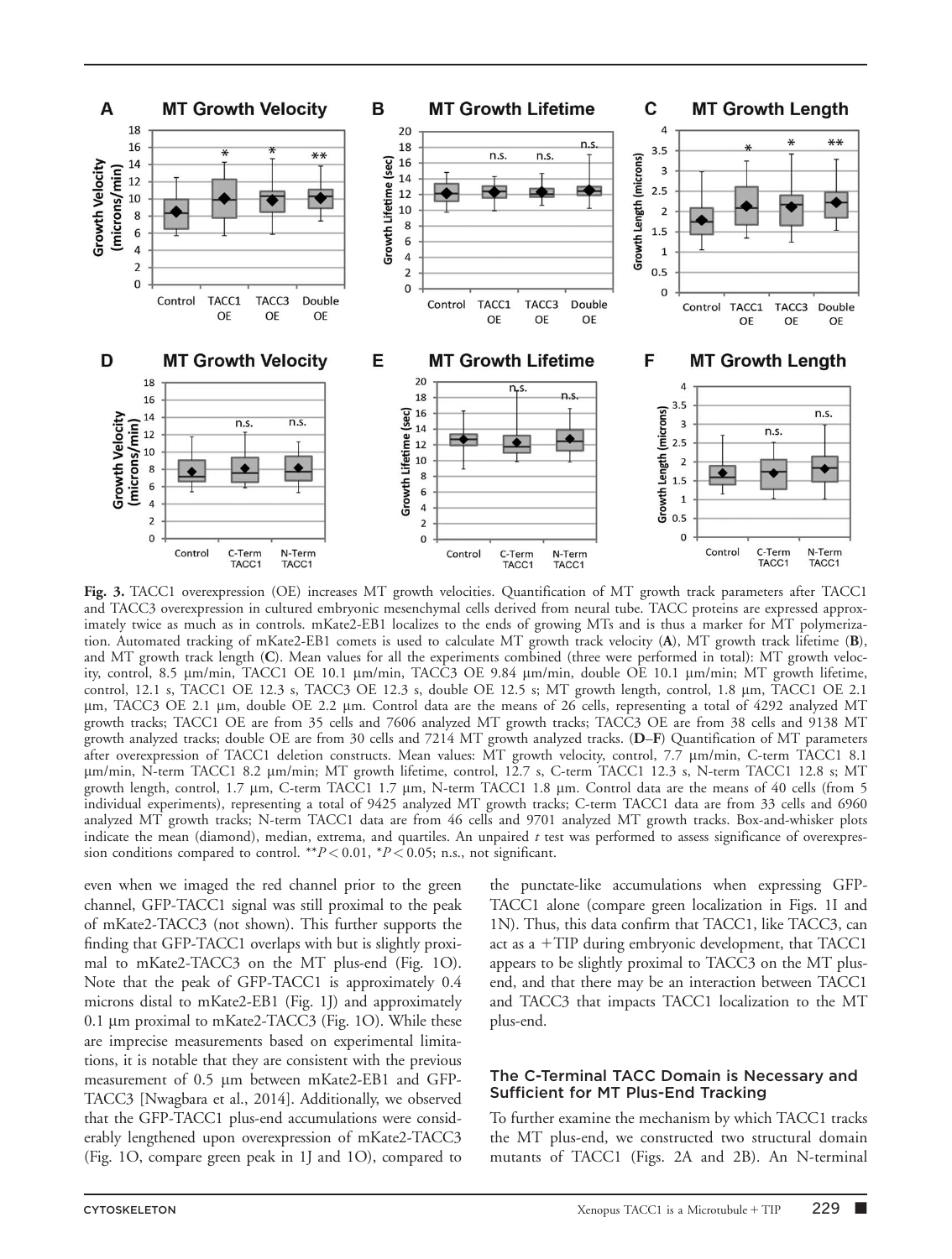construct, which lacks the highly-conserved C-terminal TACC domain, was unable to track MT plus-ends and instead remains cytoplasmic (Figs. 2C–2G and Movie S5 in Supporting Information). However, a C-terminal construct that contains the entire TACC domain was able to efficiently track MT plus-ends (Figs. 2H–2L and Movie S6 in Supporting Information). Thus, the C-terminal TACC domain appears to be both necessary and sufficient for promoting MT plus-end tracking of TACC1. As this domain is 80% identical between Xenopus and mammals (Fig. S1A in Supporting Information), we predict that the plus-end tracking ability of TACC1 is likely conserved throughout vertebrates. Additionally, we note that while the C-terminal domain allows for plus-end tracking, we also observed some MT lattice-binding with this construct (Fig. 2K, arrowhead), and fluorescence intensity profiles of the tagged Cterminal domain did not show the sharp peak distal to mKate2-EB1 which occurred with full-length GFP-TACC1 (compare Figs. 2L to 1J). This suggests that the N-terminal domain might function to restrict plus-end tracking to the more distal MT tip. Interestingly, when we performed a Western blot to confirm protein expression of the TACC1 constructs, we noticed that the full-length GFP-TACC1 showed a weak band at around 68 kD, in addition to a stronger band at around 96 kDa (Fig. 2B), which is the expected approximate size for full-length GFP-TACC1. The weaker band size was indistinguishable from that of GFP-NtermTACC1, suggesting in a small subset of protein, the C-terminal TACC domain was cleaved off. It has been observed in mouse that the C-terminal TACC domain could be cleaved from the rest of TACC3 using a thrombin cleavage site [Thakur et al., 2014]. This particular cleavage site is not present in *Xenopus laevis* TACC3 or TACC1, and it was noted by Thakur et al. 2014 authors that it is unclear whether the thrombin cleavage site in mouse has any physiological relevance. However, given that we observed a protein fragment that appears to result from the cleavage of the TACC domain in Xenopus TACC1 (Fig. 2B), we predict that cleavage of the TACC domain may represent a mode of regulation of TACC family function. This possibility will need to be more thoroughly addressed in the future.

### TACC1 can Regulate MT Plus-End Dynamics

Given the localization of TACC1 at the plus-ends of MTs, we next sought to examine whether TACC1 plays a role to regulate MT plus-end dynamics. To test this, we overexpressed TACC1 levels and then acquired high-resolution live images of fluorescently-tagged EB1, which is used as a marker for MT polymerization. We then quantified parameters of MT polymerization dynamics using the Matlabbased open source software, plusTipTracker [Applegate et al., 2011]. This software program has been validated for accurate tracking of fluorescently tagged EB1 comets in Xenopus laevis embryonic fibroblasts and other cell types, using similar imaging conditions to those used in the present study [Nwagbara et al., 2014; Stout et al., 2014]. mKate2-EB1 comet velocity was on average 24% faster upon TACC1 overexpression (OE) (Fig. 3A). Average MT growth-track lifetime (which measures the number of seconds of MT polymerization in a given growth track before pausing or undergoing catastrophe) was not significantly different (Fig. 3B). Average MT growth-track length (which measures the distance of persistent MT polymerization before pausing or undergoing catastrophe) was 25% longer (Fig. 3C). These results were similar to previous MT dynamics effects by TACC3 OE [Nwagbara et al, 2014] (and also shown in Figs. 3A–3C), suggesting that TACC1 may modulate MT plus-end dynamics through a mechanism related to that of TACC3.

As there is similarity between TACC1 and TACC3 with respect to MT dynamics modulation, we next tested whether TACC1 and TACC3 could display any functional synergy in driving MT polymerization by performing combinatorial manipulations of protein levels. When we overexpressed both TACC1 and TACC3 at the same time, the parameters of MT dynamics were not significantly different than in each of the single overexpression conditions (Figs. 3A–3C). Thus, TACC1 and TACC3 do not show a synergistic interaction and instead appear to be functioning within the same mechanistic pathway in promoting MT dynamics. As previously noted, we did observe that when both GFP-TACC1 and mKate2-TACC3 were expressed, there was qualitatively more GFP-TACC1 accumulating on MT plus-ends compared to when GFP-TACC1 was expressed alone (compare Fig. 1N, where GFP-TACC1 appears as a comet, with Fig. 1D, where it appears as a puncta). Thus, TACC3 may affect the localization of TACC1, but expressing both TACC members simultaneously cannot increase MT polymerization rates any more than expressing only one TACC member.

We also examined whether overexpression of either the N-terminal or C-terminal TACC1 constructs could have any effect on MT dynamics. However, we found that overexpression of each of these constructs did not result in any changes in MT dynamics compared to control conditions (Figs. 3D–3F). This suggests that while the C-terminal domain is sufficient for plus-end localization, its effect in modulating MT dynamics requires at least part of the Nterminal domain.

### Knockdown Analysis Reveals an Effect of TACC1 Function on MT Growth Velocity and Lifetime

We next determined whether knockdown of TACC1 might have an effect on MT dynamics. An antisense morpholino oligonucleotide (MO) was designed against TACC1 which prevented correct splicing of the first intron and led to over 90% knockdown of normal mRNA levels (Fig. 4A). Compared to controls, MT growth velocity was reduced by 10%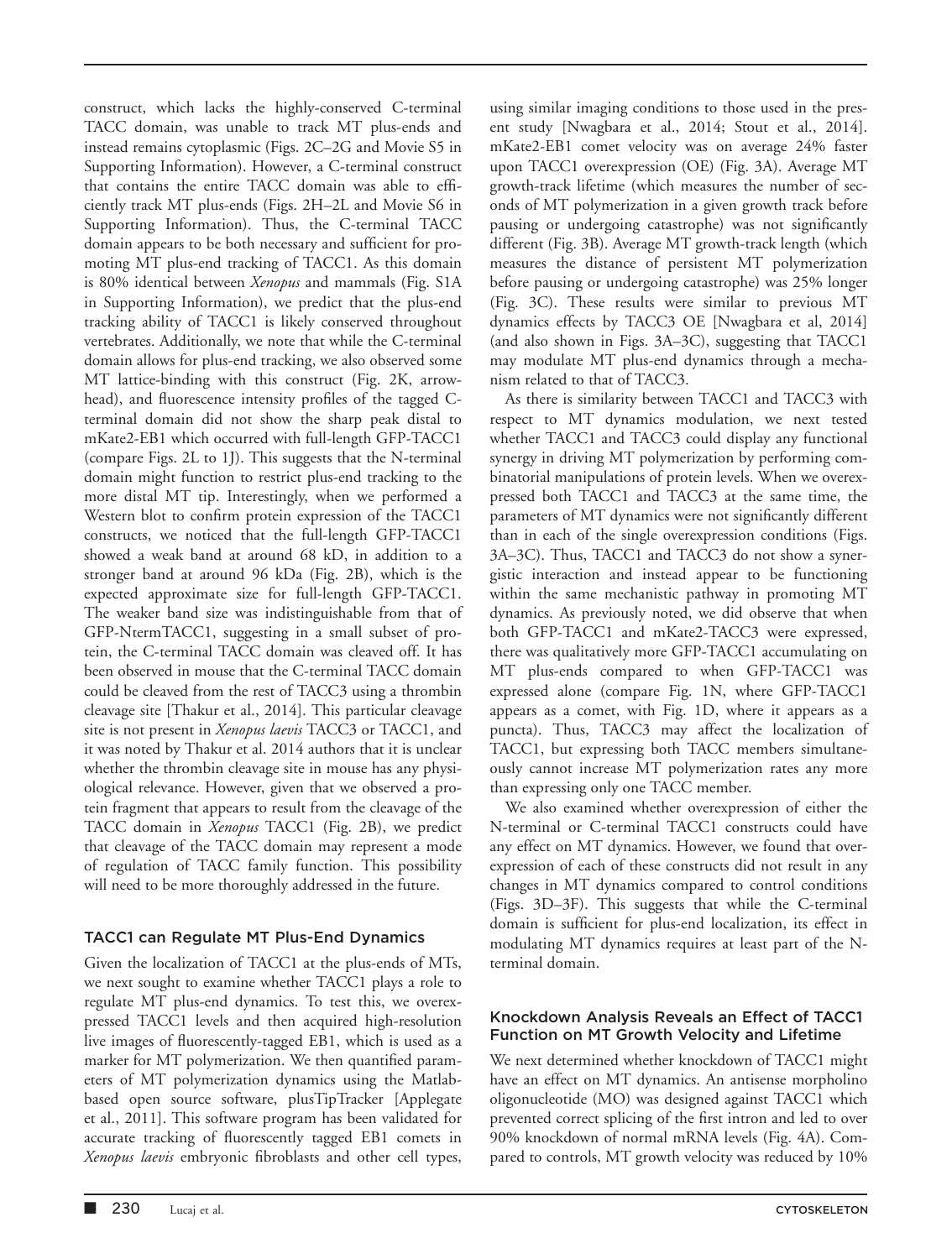

Fig. 4. TACC1 KD reduces MT growth velocities, while double KD of both TACC1 and TACC3 also reduces MT growth lifetime. Quantification of MT growth track parameters after TACC1 and TACC3 knockdown in cultured embryonic mesenchymal cells derived from neural tube. (A) RT-PCR demonstrates knockdown of normal TACC1. Automated tracking of mKate2-EB1 comets after TACC1 knockdown is used to calculate MT growth track velocity (B), MT growth track lifetime (C), and MT growth track length (D). Mean values: MT growth velocity, control, 10.9 µm/min, TACC1 KD 9.8 µm/min; MT growth lifetime, control, 12.1 s, TACC1 KD 11.8 s; MT growth length, control, 2.2 μm, TACC1 KD 2.0 μm. Control data are the means of 52 cells, representing a total of 12,947 analyzed MT growth tracks; TACC1 KD are from 24 cells and 9435 analyzed MT growth tracks. (E-G) Quantification of MT parameters after double TACC1/TACC3 knockdowns (TACC1 mRNA levels were reduced approximately 25% while TACC3 was reduced approximately 40%, not shown). Mean values: MT growth velocity, control, 10.5 mm/min, TACC1 partial KD 9.7 um/min, TACC3 partial KD 10.6 um/min, TACC1/TACC3 double partial KD 9.4 um/min; MT growth lifetime, control, 12.0 s, TACC1 partial KD 12.1 s, TACC3 partial KD 11.8 s, TACC1/TACC3 double partial KD 11.4 s; MT growth length, control, 2.1 μm, TACC1 partial KD 2.0 μm, TACC3 partial KD 2.1 μm, TACC1/TACC3 double partial KD 1.8 μm. Control data are the means of 92 cells (from 5 individual experiments), representing a total of 25,266 analyzed MT growth tracks; TACC1 partial KD are from 80 cells and 22,637 analyzed MT growth tracks; TACC3 partial KD are from 31 cells and 8,143 analyzed MT growth tracks; TACC1/TACC3 double partial KD are from 44 cells and 21,531 analyzed MT growth tracks. Box-andwhisker plots indicate the mean (diamond), median, extrema, and quartiles. To determine statistical significance for panels E–G, an ANOVA test was performed first (which revealed that the means were not the same for any condition), followed by an unpaired ttest to assess significance between conditions. \*\* $P < 0.01$ , \* $P < 0.05$ ; n.s., not significant.

upon TACC1 KD (Fig. 4B). MT growth track lifetime was not affected by TACC1 KD (Fig. 4C), while MT growth track length was reduced 11% (Fig. 4D). Thus, inhibiting TACC1 levels led to a small, but significant effect on MT growth velocity and track length. These results are almost identical to what we previously observed after TACC3 KD [Nwagbara et al., 2014].

Given the conservation between TACC1 and TACC3 (particularly within their highly conserved C-terminal domains responsible for plus-end tracking), as well as their similar knockdown phenotypes, we wondered if TACC1 and TACC3 might display any functional synergy. Namely, if we partially knockdown each of them individually or together, do any phenotypes increase in severity? When we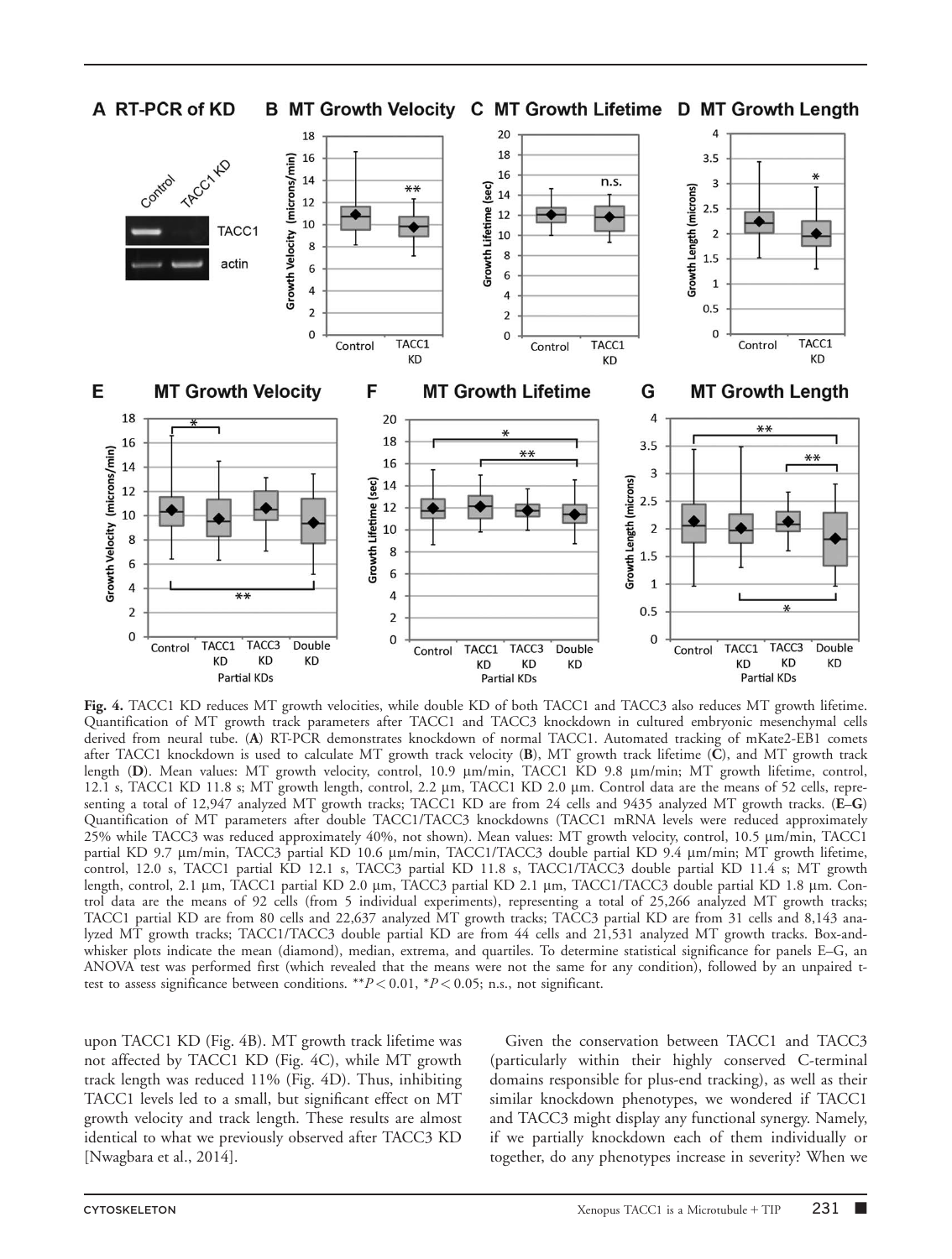

Fig. 5. Cartoon schematic of TACC localization at the MT plus-end. Our data suggest a model in which TACC3 (red) is at the distal-most end, with TACC1 (green) overlapping with and slightly proximal to TACC3. EB1 (orange) lies further proximal to TACC1. Both TACC1 and TACC3 are required for maintaining normal rates of MT polymerization, while normal levels of either of TACC1 or TACC3 appears to be sufficient for preventing MT catastrophe. Note that it is still unclear whether TACC3 and TACC1 can bind to the plus-end independently of other factors, or whether other +TIPs are required (such as XMAP215, which interacts directly with TACC3). Not drawn to scale.

used a low dose of MO to only partially knock down TACC1 and TACC3 (TACC1 mRNA levels were reduced approximately 25% while TACC3 was reduced approximately 40%, not shown), we observed no effect on MT growth velocity in the TACC3 KD but we still saw a statistically-significant 8% reduction in MT growth velocity with TACC1 KD (Fig. 4E). This effect was not significantly enhanced in the double KD (Fig. 4E), suggesting that partially inhibiting TACC3 does not worsen the phenotype. However, with the double KD, we uncovered a MT growth lifetime defect which was not present in either partial KD alone (Fig. 4F), nor was it present in the stronger TACC1 KD (Fig. 4C) or in a stronger TACC3 KD [Nwagbara et al., 2014]. As MT growth lifetime is a reflection of catastrophe rate (the longer the lifetime, the longer the time between catastrophes), this suggests that TACC family members do play a role in regulating MT catastrophe, but that either TACC1 or TACC3 alone can function in this capacity. When both proteins are compromised in their function, then catastrophe rates increase. Consistent with the MT growth velocity and lifetime results, MT growth length was also significantly reduced (by 14%) with the double KD, compared to partial KD of each TACC member alone (Fig. 4G). To summarize, wild-type levels of TACC1 and TACC3 are each required for maintaining normal microtubule growth speed, but they exhibit some functional redundancy in the regulation of microtubule growth lifetime. An effect on MT growth lifetime (i.e., catastrophe rate) is only uncovered when both TACC family members are partially inhibited.

In conclusion, we provide the first definitive evidence that *Xenopus laevis* possesses more than a single TACC family member, and that TACC1 can function as a  $+TIP$ to regulate MT dynamics. This work further illustrates the utility of using Xenopus embryonic cell culture as a system for studying the cell biological functions of the TACC family members, as well as other known and suspected  $+TIPs$ . Future studies will show whether this plus-end regulatory function of TACC1 is conserved throughout vertebrates, whether Xenopus TACC1 and TACC3 are differentially regulated to affect MT dynamics, and whether the final member of the TACC family, TACC2, can also regulate MT plus-end dynamics.

## Materials and Methods

### Embryos

Eggs obtained from female Xenopus laevis frogs (NASCO, Fort Atkinson, WI) were fertilized in vitro, dejellied, and cultured at  $13-24^{\circ}\text{C}$  in  $0.1\times$  Marc's modified Ringer's (MMR) using standard methods [Sive et al., 2010]. Embryos were staged according to Nieuwkoop and Faber [Nieuwkoop and Faber, 1994]. All experiments were approved by the Boston College Institutional Animal Care and Use Committee (IACUC) and were performed according to national regulatory standards.

### Culture of Xenopus Embryonic Explants

Embryos were cultured in  $0.1 \times$  MMR at  $22^{\circ}$ C to stages 22–24, and embryonic explants were dissected and cultured on poly-L-lysine (100  $\mu$ g/mL) and laminin-coated (20  $\mu$ g/ mL) coverslips, as described previously [Lowery et al., 2012; Nwagbara et al., 2014]. Cells were imaged at room temperature 18–24 h after plating.

### Constructs and RNA

Capped mRNA was transcribed in vitro using SP6 or T7 mMessage mMachine Kit (Life Technologies, Grand Island, NY). RNA was purified with LiCl precipitation and resuspended in nuclease free water. Constructs used: GFP-TACC1, GFP-TACC1-Cterm, GFP-TACC1-Nterm, GFP-TACC3 [TACC3 pET30a was gift from Richter lab (University of Massachusetts Medical, Worcester, MA)], mKate2-TACC3 (all TACC constructs subcloned into pCS2+ vector), mKate2-tubulin [Shcherbo et al., 2009] in pT7TS, EB1-GFP in pCS107 [gift from Danilchik lab (Oregon Health Sciences University, Portland, OR)],  $mKate2-EB1$  in  $pCS2+$ . The dorsal blastomeres of embryos were injected four times at the two-to-four cell stage (in  $0.1 \times$  MMR containing 5% Ficoll) with total mRNA amount per embryo: 1000–2000 pg GFP-TACC1, 100 to 300 pg EB1-GFP or mKate2-EB1, 2000 pg mKate2-tubulin, 1000–3000 pg mKate2-TACC3. For overexpression analysis (Fig. 3), 1000 pg of each construct was used. This leads to approximately twice as much protein as in controls.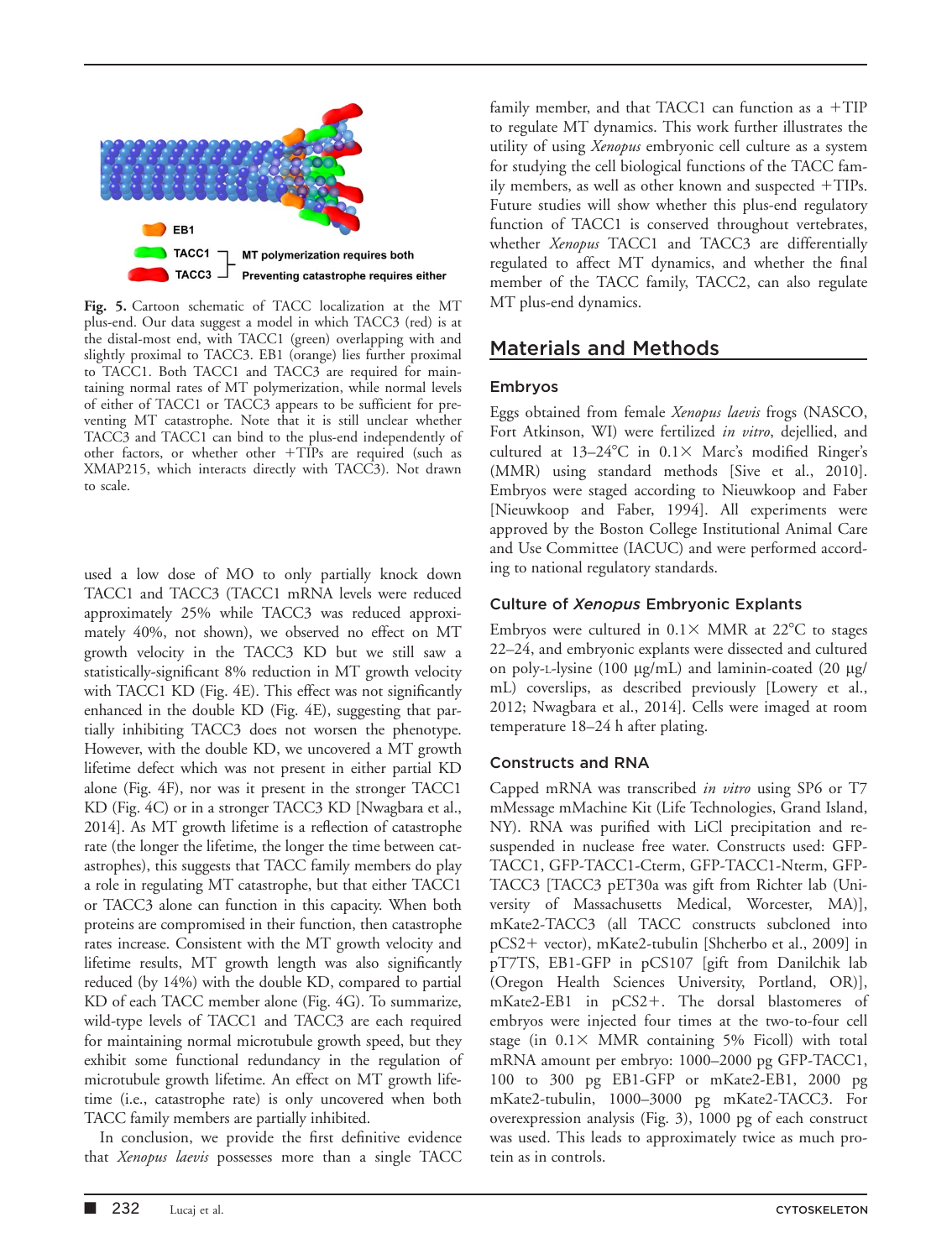### RT-PCR Time Course and Cloning of TACC1

Total RNA was extracted from staged wild-type embryos using Trizol reagent (Life Technologies, Grand Island, NY), followed by chloroform extraction and isopropanol precipitation. For isolation of neural tissues, neural tubes were isolated as previously described [Lowery et al., 2012], and 40 neural tubes were used for isolating RNA. For isolation of epidermal and mesoendodermal tissues, embryos were cut in half as in the neural prep and soaked in collagenase, the neural tube was completely removed, and then the epidermis was isolated by peeling it off with fine forceps. Epidermis from 40 embryos was used for isolating RNA. The remaining tissue, after neural and epidermal removal, was designated as mesodendodermal (40 embryos) and used for isolating RNA. Total RNA was further purified with a phenol chloroform extraction and an ethanol precipitation. cDNA synthesis was performed with Super Script II Reverse Transcriptase (Life Technologies, Grand Island, NY) and random hexamers. PCR was then performed, with the following primers: For cloning TACC1 (forward 5'-TTTTCTCGAGATGTCGTTCAGCCCGTGG-3', reverse 5'-TTTTCTCGAGTCACTGCGTCCCATCTTTGC-3'), for testing for expression (tacc1F 5'-CTCGAGGGCTCAT CACTCGAACTGGATG-3', tacc1R 5'-TTTTCTCGA GTCACTGCGTCCCATCTTTGC-3'), TACC3 expression (tacc3F 5'-AGCTTCAGAACTCACCAGCA-3', tacc3R 5'-GCAGCACCAGAATCCTGGG-3'), and actin as a loading control (actin F 5'-AAGGAGACAGTCTGTGTG CGTCCA-3', actin R, 5'-CAACATGATTTCTGCAA GAGCTCC-3'). For TACC1 cloning, the above primers were designed based upon the TACC1 annotated sequence from the *laevis* genome v6.0 gene model ([http://www.xen](http://www.xenbase.org)[base.org](http://www.xenbase.org)). Specifically, we used the UTexas Oktoberfest transcript model of Scaffold27535:373746.413683, which was predicted to contain the Xenopus laevis TACC1 genomic sequence. The TACC1 mRNA sequence was submitted to Genbank, accession number KP866215.

### Morpholinos

MOs targeted to an early splice site of X. laevis TACC1 (5'-ACTGCCCGTGTCACTCACCCAGACT-3'), the translation start site of X. laevis TACC3 (5'-AGTTGTAGGCT-CATTCTAAACAGGA-3<sup>'</sup>) [used in Nwagbara et al., 2014], or standard control MO (5'-cctcttacctcagttacaatttata-3'; purchased from Gene Tools (Philomath, OR) were injected into two to four-cell-stage embryos (28 ng/embryo for full (>90%) TACC1 knockdown, 7 ng/embryo for partial TACC1 knockdown, 20 ng/embryo for partial TACC3 knockdown and control MOs). TACC3 knockdown was assessed by Western blot of embryos at stages 35–36. TACC1 knockdown was assessed by RT-PCR using primers that were designed to the correct splicing product (tacc1F 5'-CTCGAGGGCTCATCACTCGAACTGGATG-3',

tacc1R Nterm -GCGCCTCGAGTTCATAATTTTG-CACTTTACAGC-3').

### Western Blotting

Embryos were lysed in buffer (50 mM Tris pH 7.5, 5% glycerol, 0.2% IGEPAL, 1.5 mM MgCl<sub>2</sub>, 125 mM NaCl, 25 mM NaF, 1 mM Na3V04, 1 mM DTT), supplemented with complete protease inhibitor cocktail with or without EDTA (Roche, Indianapolis, IN). Blotting was carried out using rabbit anti-GFP [1:2500, ab290, Abcam (Cambridge, MA)]. For blocking membrane, 2% nonfat milk was used. Detection was done by chemiluminescence using Amersham ECL Western blot reagent (GE Healthcare, Pittsburgh, PA).

### Confocal Microscopy

Live images were collected with a Yokogawa CSU-X1M 5000 spinning disk confocal on a Zeiss Axio Observer inverted motorized microscope with a Zeiss 63X Plan Apo 1.4 NA lens. Images were acquired with a Hamamatsu ORCA R2 CCD camera controlled with Zen software (Zeiss, Thornwood, MY). For time-lapse, images were collected every 2–4 s for 1–3 min, depending on the experiment. Laser power for 488 nm was 30–40%, with exposure time 1000–1500 ms. Laser power of 561 nm was 25–50%, with exposure time 600–1500 ms. For two-color co-localizations in Figures 1 and 2, red channel was imaged 600– 800 ms before the green channel. Thus, the true extent of potential overlap between plus-end accumulations could not be examined from these image time-series without correcting for plus-end movement. Figures 1A–1H, 1K–1M and 2 show the original acquisitions without correction. However, for the single MT montages (Figs. 1I and 1N), we performed  $x$  axis translation on the green channel to correct for the time displacement. For this analysis, the green channel was translated in the  $x$  axis, after calculating the frame-to-frame velocity of the growing MT plus-end, in order to account for the time delay between channels, for each examined MT (using ImageJ Translate function). Details of displacement measurements are in the figure legend. To further confirm correct translation, time-lapse colocalizations were examined with both combinations of imaging—red channel first, green channel second; then green channel first, red channel second. Fluorescently tagged TACC1, TACC3, and EB1 MT plus-end accumulations were measured with the line tool in ImageJ along their longest axis, which was defined from their trajectory in the previous and subsequent frames. Line intensities were gathered using Plot Profile.

### PlusTipTracker Software Analysis

MT dynamics were analyzed from EB1-GFP or mKate2- EB1 movies using plusTipTracker [Applegate et al., 2011; Lowery et al., 2013; Stout et al., 2014]. The same